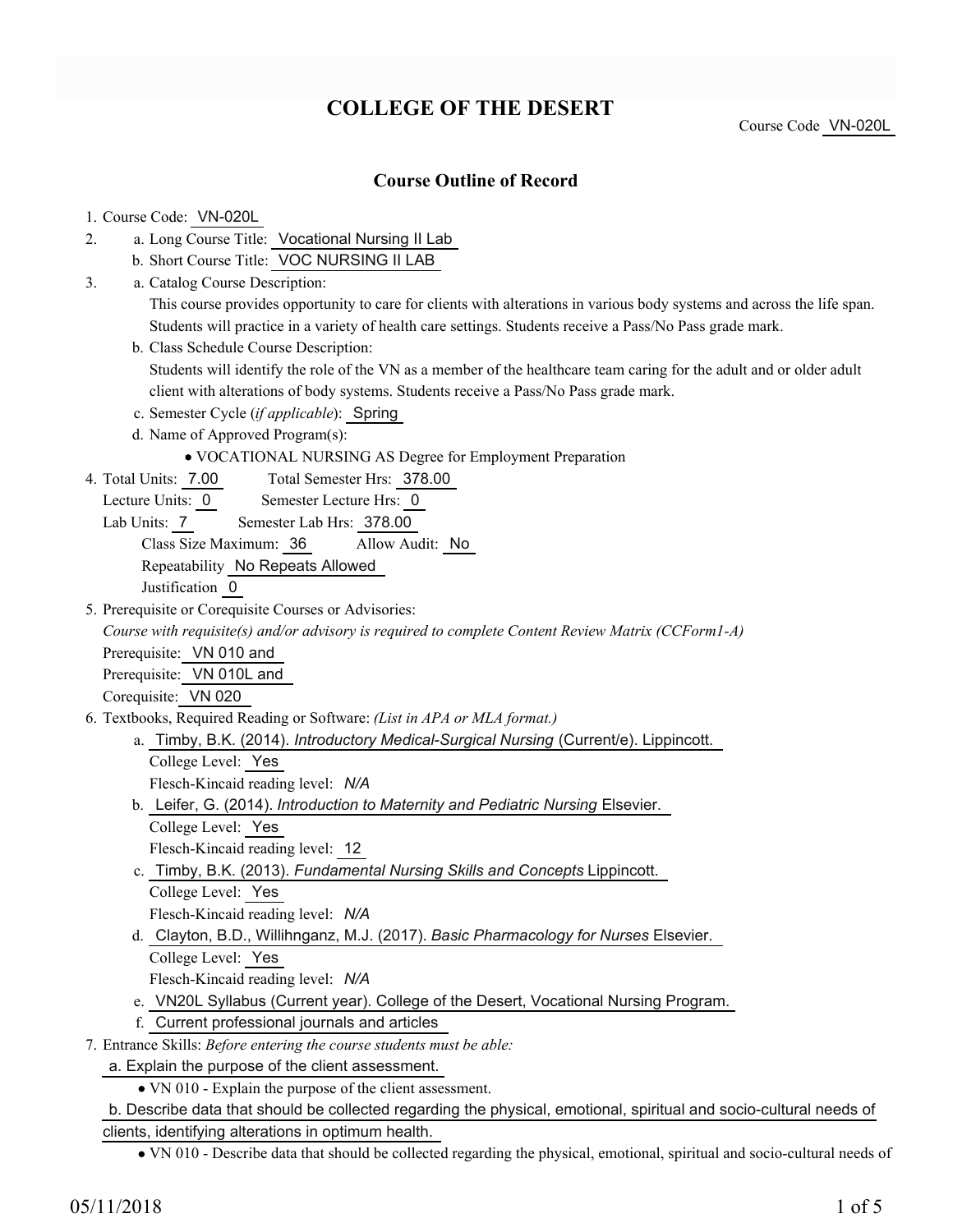clients, identifying alterations in optimum health.

- c. Outline methods by which and sources from which data regarding clients' needs are collected.
	- VN 010 Outline methods by which and sources from which data regarding clients' needs are collected.
- d. Identify the content of nursing care plans, focusing on the collection of data.
	- VN 010 identify the content of nursing care plans, focusing on the collection of data.
- e. Describe the factors that enhance the quality of client care.
- VN 010 Describe the factors that enhance the quality of client care.
- f. Discuss the various components of the communication process.
	- VN 010 Discuss the various components of the communication process.
- g. Identify the role of the vocational nursing student as related to client relationships, confidentiality, and work ethic.
	- VN 010 Identify the role of the vocational nursing student as related to client relationships, confidentiality, and work ethic.
- h. Explain ethical considerations as applied to vocational nursing.
	- VN 010 Explain ethical considerations as applied to vocational nursing.
- i. Use beginning skills to collect data regarding clients' physical, psychological socio-cultural, and spiritual needs.
	- VN 010L Use beginning skills to collect data regarding clients' physical, psychological socio-cultural, and spiritual needs.
- j. Apply data gathered to the planning of care.
	- VN 010L Apply data gathered to the planning of care.
- k. Provide safe competent basic nursing care.
	- VN 010L Provide safe competent basic nursing care.
- l. Use a beginning understanding of communication skills to effectively communicate with clients and families.
	- VN 010L Use a beginning understanding of communication skills to effectively communicate with clients and families.
- m. Document carefully.
	- VN 010L Document carefully.
- n. Assume responsibility and accountability for performing professionally in the clinical environment.
	- VN 010L Assume responsibility and accountability for performing professionally in the clinical environment.
- o. Practice within the accepted role of a vocational nursing student.
	- VN 010L Practice within the accepted role of a vocational nursing student.

**Corequisite skills:**

p. Identify the data to be collected in client assessment.

- VN 020 Identify the data to be collected in client assessment.
- q. Use assessment of client needs as a basis for planning and implementing care.
	- VN 020 Use assessment of client needs as a basis for planning and implementing care.
- r. Outline the components of a complete nursing care plan.
	- VN 020 Outline the components of a complete nursing care plan.
- s. Explain the importance of nursing standards in the delivery of competent nursing care.
	- VN 020 Explain the importance of nursing standards in the delivery of competent nursing care.
- t. Describe critical elements of written and verbal communication.
	- VN 020 Describe critical elements of written and verbal communication.
- u. Discuss the role of the vocational nurse on the health care team.
- VN 020 Discuss the role of the vocational nurse on the health care team.
- v. Describe the ethical responsibility for advocating for consumers of care.
	- VN 020 Describe the ethical responsibility for advocating for consumers of care.

8. Course Content and Scope: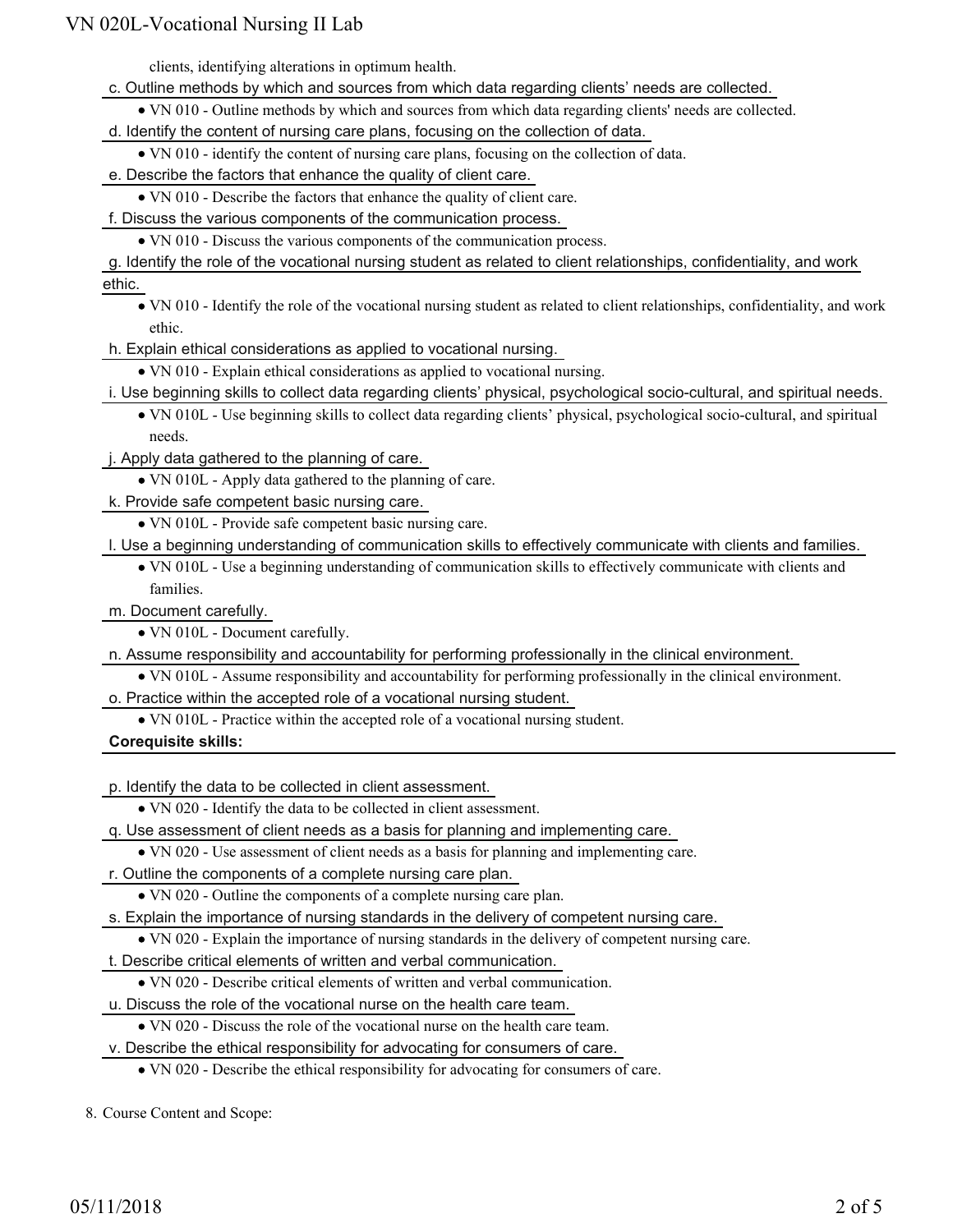#### Lecture:

- 1. Leadership
- 2. Supervision
- 3. Care of Surgical Client
- 4. Care of Clients with Neuro/sensory alterations
- 5. Follow VN 20 Syllabus

#### Lab: *(if the "Lab Hours" is greater than zero this is required)*

- 1. Care of perioperative clients
- 2. Care of clients with blood endocrine alterations
- 3. Care of clients with alterations in endocrine function
- 4. Care of clients with alterations in liver, gall bladder and pancreatic function
- 5. Care of Clients with alterations in gall bladder/pancreatic function
- 6. Care of Clients with alterations in GI function
- 7. Care of Clients with alterations in GI/GU function
- 8. Care of Clients with alterations in reproductive and/or sensory/neuro function
- 9. Care of Clients with alterations in sensory/neuro or spinal cord function
- 10. Care of Clients with CVAs
- 11. Rehab Clients
- 12. Care of Mother/Infant in all phases of pregnancy and birth
- 9. Course Student Learning Outcomes:

1. Utilize theoretical principles learned in concurrent theory class to successfully provide nursing care to clients with alterations in function of body systems.

- 10. Course Objectives: Upon completion of this course, students will be able to:
	- a. Apply data collected in assessment of client's needs when planning and implementing care.
	- b. Develop nursing care plans for clients assigned to their care.
	- c. Provide competent nursing care that incorporates an understanding of standards of care.
	- d. Communicate therapeutically with clients and families.
	- e. Participate as a member of the health care team.
	- f. Assume responsibility and accountability for performing professionally in the clinical environment.
- Methods of Instruction: *(Integration: Elements should validate parallel course outline elements)* 11.
	- a. Activity
	- b. Clinical
	- c. Collaborative/Team
	- d. Demonstration, Repetition/Practice
	- e. Discussion
	- f. Experiential
	- g. Individualized Study
	- h. Journal
	- i. Laboratory
	- j. Lecture
	- k. Observation
	- l. Participation
	- m. Role Playing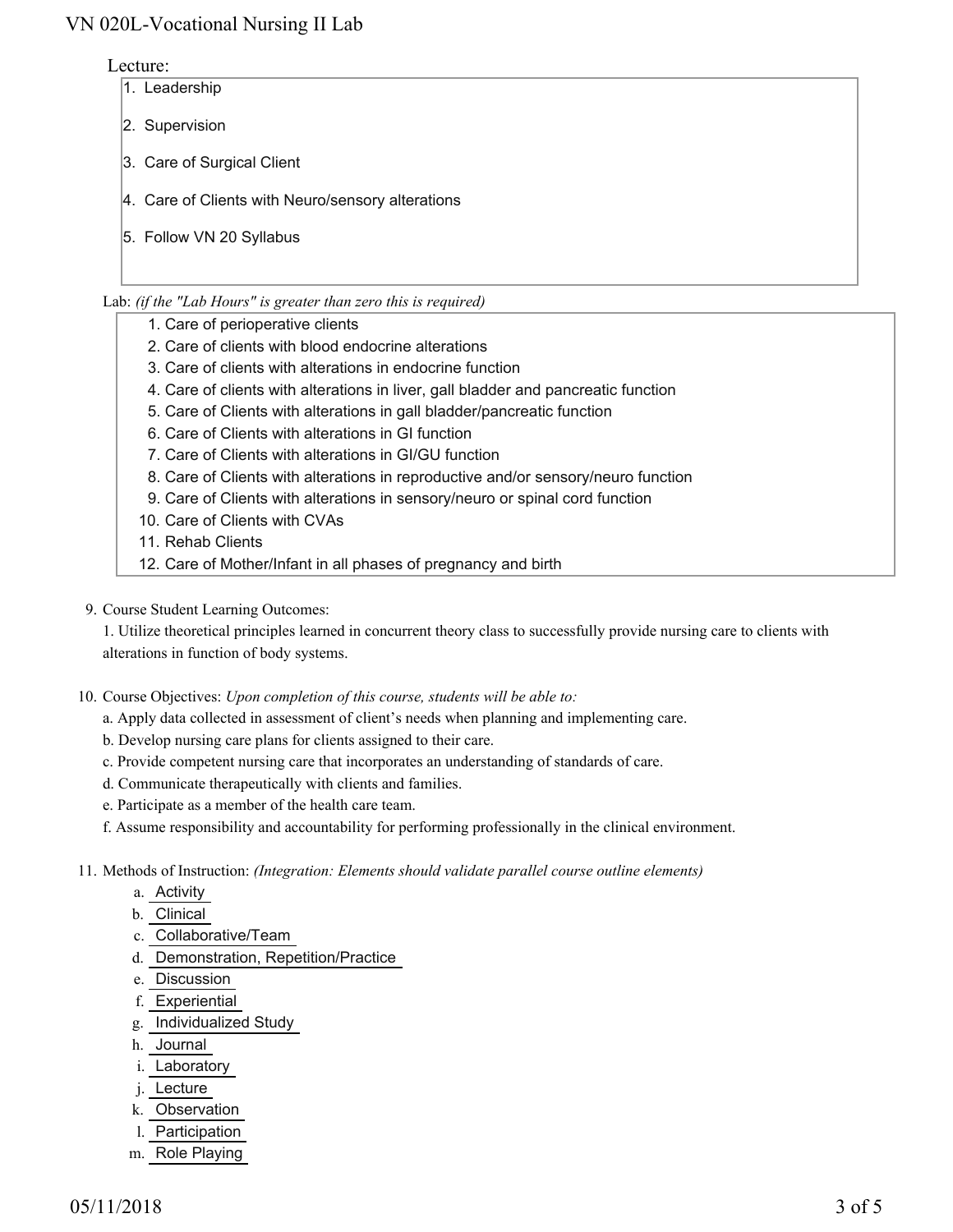- n. Self-exploration
- o. Supplemental/External Activity
- p. Technology-based instruction
- 12. Assignments: (List samples of specific activities/assignments students are expected to complete both in and outside of class.) In Class Hours: 378.00

Outside Class Hours: 0

a. Out-of-class Assignments

None

- b. In-class Assignments
	- 1. Appear at clinical on time and in appropriate attire.
	- 2. Read assigned chapters in textbooks or outside reading assignment as related to assigned client care.
	- 3. Complete care of assigned clients.
- 13. Methods of Evaluating Student Progress: The student will demonstrate proficiency by:
	- College level or pre-collegiate essays Case Studies
	- Written homework Nursing Care Plans
	- Laboratory projects
	- Clinical skills lab
	- Field/physical activity observations
	- Self/peer assessment and portfolio evaluation
	- Oral and practical examination
	- Behavior assessment
- 14. Methods of Evaluating: Additional Assessment Information:
- 15. Need/Purpose/Rationale -- All courses must meet one or more CCC missions.

PO - Career and Technical Education

Fulfill the requirements for an entry- level position in their field.

Apply critical thinking skills to execute daily duties in their area of employment.

Apply critical thinking skills to research, evaluate, analyze, and synthesize information.

Display the skills and aptitude necessary to pass certification exams in their field.

Exhibit effective written, oral communication and interpersonal skills.

Transfer to a higher level learning institution

IO - Global Citizenship - Ethical Behavior

Integrate universally accepted values such as honesty, responsibility, respect, fairness, courage and

compassion into judgments and decision-making.

Exhibit respect for self and others.

16. Comparable Transfer Course

| <b>University System</b> | <b>Campus</b> | <b>Course Number</b> | <b>Course Title</b> | <b>Catalog Year</b> |
|--------------------------|---------------|----------------------|---------------------|---------------------|
|                          |               |                      |                     |                     |

17. Special Materials and/or Equipment Required of Students:

College of the Desert VN student uniform, white nursing shoes, stethoscope, pen light, bandage scissors, watch with a second hand, COD picture ID. May require additional items as requested by hospital facility for on-boarding to facility.